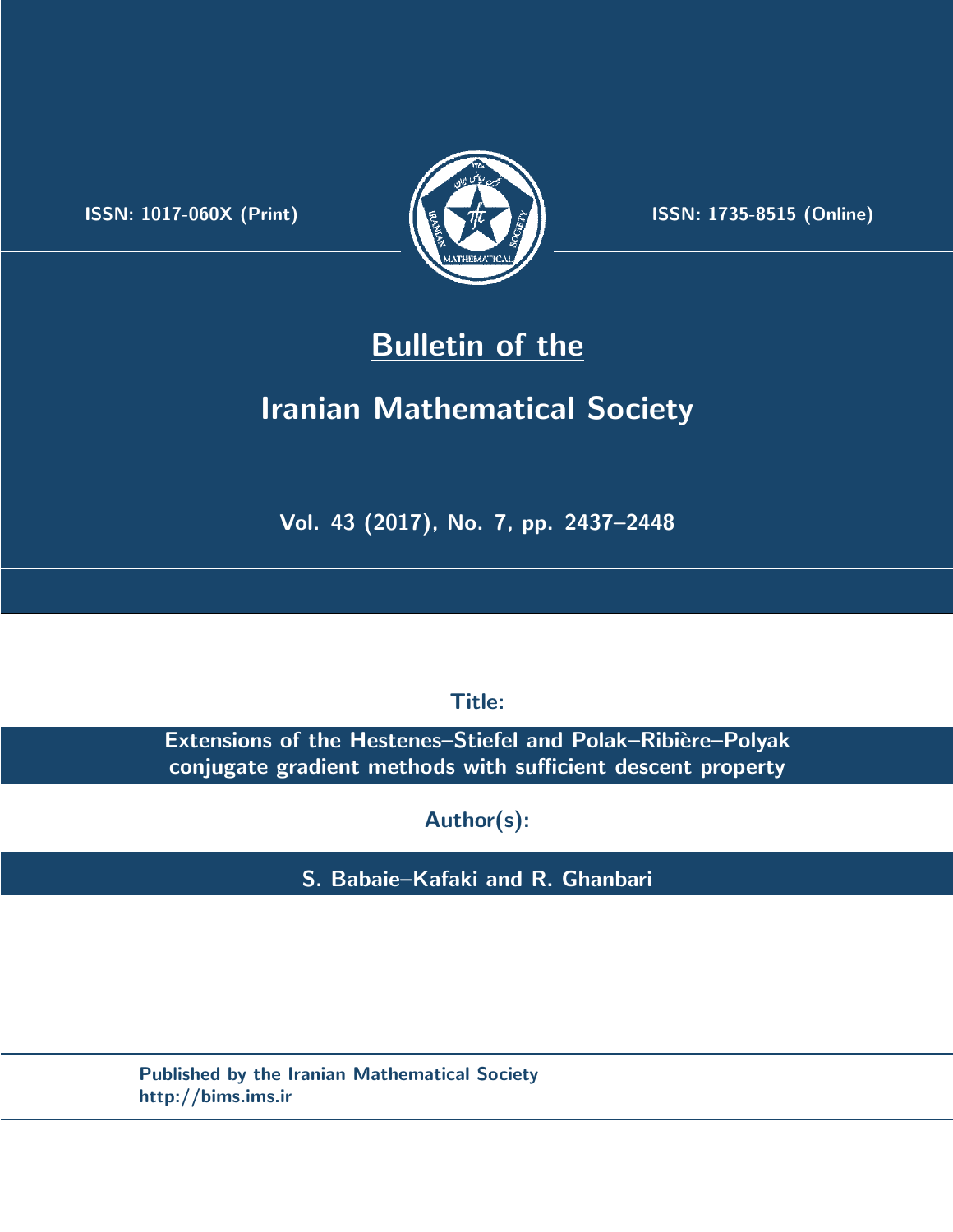Bull. Iranian Math. Soc. Vol. 43 (2017), No. 7, pp. 2437–2448 Online ISSN: 1735-8515

# **EXTENSIONS OF THE HESTENES–STIEFEL AND POLAK–RIBIERE–POLYAK CONJUGATE GRADIENT ` METHODS WITH SUFFICIENT DESCENT PROPERTY**

S. BABAIE–KAFAKI*∗* AND R. GHANBARI

(Communicated by Maziar Salahi)

ABSTRACT. Using search directions of a recent class of three–term conjugate gradient methods, modified versions of the Hestenes–Stiefel and Polak–Ribière–Polyak methods are proposed which satisfy the sufficient descent condition. The methods are shown to be globally convergent when the line search fulfills the (strong) Wolfe conditions. Numerical experiments are done on a set of CUTEr unconstrained optimization test problems. They demonstrate efficiency of the proposed methods in the sense of the Dolan–Moré performance profile.

**Keywords:** Unconstrained optimization, conjugate gradient method, sufficient descent property, line search, global convergence. **MSC(2010):** Primary: 90C53; Secondary: 49M37, 65K05.

## <span id="page-1-0"></span>1. **Introduction**

<span id="page-1-1"></span>Consider the unconstrained optimization problem

$$
\min_{x \in \mathbb{R}^n} f(x),
$$

where  $f : \mathbb{R}^n \to \mathbb{R}$  is continuously differentiable and analytic expression of its gradient is available. As practical tools for solving ([1.1\)](#page-1-0), iterative methods define a sequence of approximations that are expected to be closer and closer to the exact solution in a given norm, stopping the iterations using some predefined criterion, and obtaining a vector which is only an approximation of the solution. When the dimension *n* is large, iterative methods which require low memory storage are more encouraging. Among them there are the conjugate gradient (CG) methods with the following iterative formula:

(1.2)  $x_0 \in \mathbb{R}^n$ ,  $x_{k+1} = x_k + s_k$ ,  $s_k = \alpha_k d_k$ ,  $k = 0, 1, \ldots$ ,

*⃝*c 2017 Iranian Mathematical Society

2437

<span id="page-1-2"></span>Article electronically published on December 30, 2017.

Received: 23 August 2016, Accepted: 15 May 2017.

*<sup>∗</sup>*Corresponding author.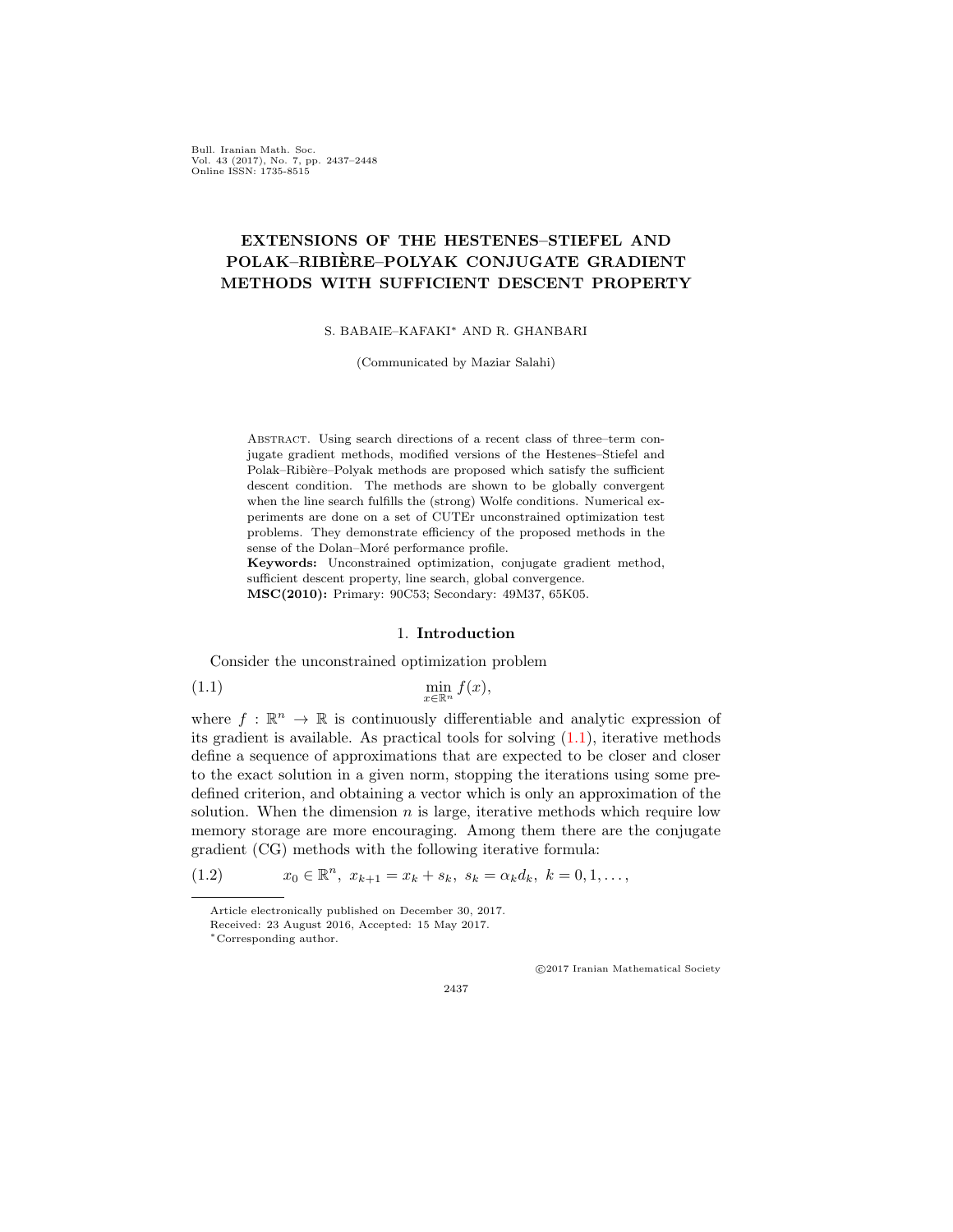where  $\alpha_k$  is a step length to be computed by a line search technique along the search direction  $d_k$  defined by

<span id="page-2-4"></span>
$$
(1.3) \t d_0 = -g_0, \ d_{k+1} = -g_{k+1} + \beta_k d_k, \ k = 0, 1, \ldots,
$$

in which  $g_k = \nabla f(x_k)$  and  $\beta_k$  is a scalar called the CG (update) parameter.

Different CG methods correspond to different choices for  $\beta_k$  with dissimilar computational behaviors  $[1, 13, 23]$  $[1, 13, 23]$  $[1, 13, 23]$  $[1, 13, 23]$  $[1, 13, 23]$  $[1, 13, 23]$ . Two well–known and numerically effective CG parameters have been proposed by Hestenes and Stiefel [[24\]](#page-11-2) (HS), and Polak, Ribière and Polyak  $[26, 27]$  $[26, 27]$  $[26, 27]$  $[26, 27]$  $[26, 27]$  (PRP) with

<span id="page-2-0"></span>
$$
\beta_k^{HS} = \frac{g_{k+1}^T y_k}{d_k^T y_k}
$$
, and  $\beta_k^{PRP} = \frac{g_{k+1}^T y_k}{||g_k||^2}$ ,

where  $y_k = g_{k+1} - g_k$ , and  $||.||$  stands for the  $\ell_2$  norm. However, in theoretical point of view, the methods fail to guarantee the descent property which is defined as follows:

$$
(1.4) \t d_k^T g_k < 0, \ \forall k \ge 0.
$$

To overcome this defect, efforts have been made to suggest extensions of the HS and PRP methods with sufficient descent property, i.e.,

<span id="page-2-3"></span>(1.5) 
$$
d_k^T g_k \le -c||g_k||^2, \ \forall k \ge 0,
$$

where  $c$  is a positive constant, being stronger than the descent condition  $(1.4)$  $(1.4)$ . A brief review of the literature reveals an abundance of such attempts. As examples, interested readers can study the references [[2,](#page-10-1) [5,](#page-10-2) [10,](#page-11-5) [12,](#page-11-6) [14](#page-11-7), [17](#page-11-8), [18](#page-11-9), [21](#page-11-10), [29](#page-11-11), [32](#page-12-0)[–38](#page-12-1)].

In a general scheme, recently Narushima et al. [[25](#page-11-12)] proposed a class of three– term CG methods with the search directions  $d_0 = -g_0$  and

<span id="page-2-1"></span>
$$
(1.6) \t d_{k+1} = -g_{k+1} + \beta_k (g_{k+1}^T p_{k+1})^{\dagger} \left( (g_{k+1}^T p_{k+1}) d_k - (g_{k+1}^T d_k) p_{k+1} \right),
$$

for all  $k \geq 0$ , where  $\beta_k$  is an arbitrary CG parameter,  $p_{k+1} \in \mathbb{R}^n$  is any vector, and

$$
a^{\dagger} = \begin{cases} \frac{1}{a}, & a \neq 0, \\ 0, & a = 0. \end{cases}
$$

It is worth noting that search directions of the method satisfy the sufficient descent condition  $g_k^T d_k = -||g_k||^2$ , for all  $k \geq 0$ , independent to the choices of  $\beta_k$  and  $p_{k+1}$ , the objective function convexity and the line search. Also, if  $g_{k+1}^T p_{k+1} \neq 0$ , then  $(1.6)$  $(1.6)$  $(1.6)$  reduces to

(1.7) 
$$
d_{k+1} = -g_{k+1} + \beta_k d_k - \beta_k \frac{g_{k+1}^T d_k}{g_{k+1}^T p_{k+1}},
$$

or equivalently,

<span id="page-2-2"></span>
$$
d_{k+1} = -g_{k+1} + \beta_k Q_{k+1} d_k,
$$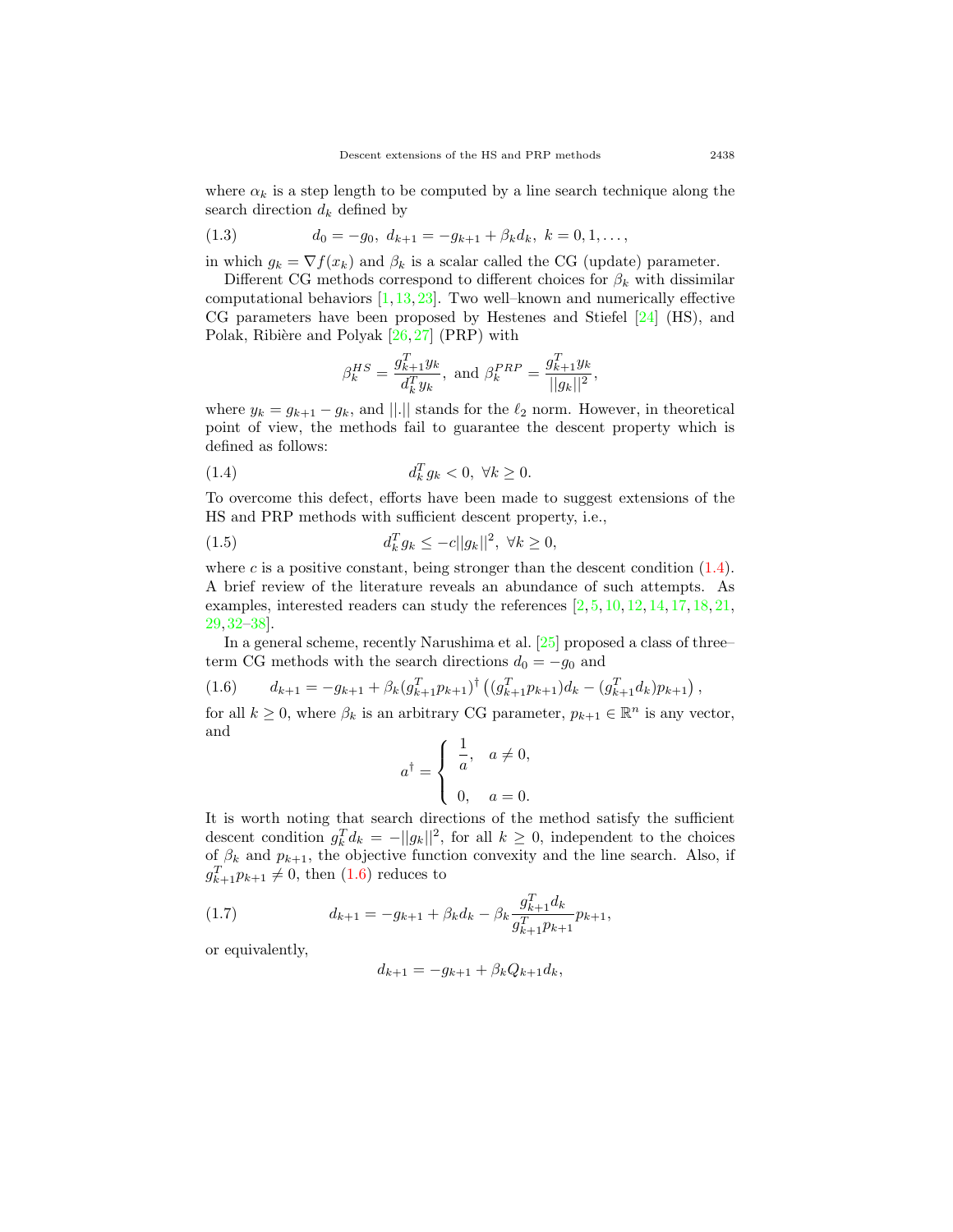with

$$
Q_{k+1} = I - \frac{p_{k+1}g_{k+1}^T}{g_{k+1}^T p_{k+1}}.
$$

As seen, the matrix  $Q_{k+1}$  is a projection matrix onto the orthogonal complement of  $\text{Span}\{g_{k+1}\}\$ along  $\text{Span}\{p_{k+1}\}\$ . If  $p_{k+1} = g_{k+1}$ , then  $Q_{k+1}$  is an orthogonal projection matrix and, in such situation, ([1.7\)](#page-2-2) can be written as follows:

<span id="page-3-2"></span>(1.8) 
$$
d_{k+1} = -g_{k+1} + \beta_k d_k - \beta_k \frac{g_{k+1}^T d_k}{||g_{k+1}||^2} g_{k+1},
$$

playing an important role in our approach of modifying the HS and PRP methods. This work is organized as follows: in Sections [2](#page-3-0) and [3](#page-6-0), we respectively deal with two descent extensions of the HS and PRP methods, together with their global convergence analyses. We present comparative numerical experiments in Section [4](#page-8-0). Finally, we make conclusions in Section [5.](#page-9-0)

#### 2. **A descent adaptive Dai–Liao method**

<span id="page-3-0"></span>Here, at first we suggest an extension of the HS method which can be considered as an adaptive version of the CG method proposed in [\[15](#page-11-13)]. Then, we conduct a brief global convergence analysis for uniformly convex objective functions.

Employing the features of quasi–Newton methods [\[31](#page-12-2)], Dai and Liao [\[15](#page-11-13)] (DL) proposed an extended conjugacy condition which yields one of the well– known extensions of  $\beta_k^{HS}$  as follows:

<span id="page-3-1"></span>(2.1) 
$$
\beta_k^{DL} = \beta_k^{HS} - t \frac{g_{k+1}^T s_k}{d_k^T y_k},
$$

where  $t$  is a nonnegative parameter. It can be seen that the efficient  $CG$  methods proposed by Hager and Zhang [\[21](#page-11-10),[22](#page-11-14)], and Dai and Kou [[14\]](#page-11-7) can be regarded as adaptive versions of the DL method with sufficient descent property. However, generally the DL method fails to guarantee even the descent condition ([1.4\)](#page-2-0). Also, numerical behavior of the DL method is very dependent to the parameter  $t$  for which there is no any optimal choice  $[3]$  $[3]$ . Recently, Babaie– Kafaki and Ghanbari  $[6, 7, 9, 11]$  $[6, 7, 9, 11]$  $[6, 7, 9, 11]$  $[6, 7, 9, 11]$  $[6, 7, 9, 11]$  $[6, 7, 9, 11]$  $[6, 7, 9, 11]$  $[6, 7, 9, 11]$ , and Fatemi  $[19]$  $[19]$  proposed several adaptive choices for the parameter  $t$  in  $(2.1)$  $(2.1)$ . Among them, the choices suggested in [\[9](#page-11-15)] and  $[19]$  $[19]$  $[19]$  may guarantee the sufficient descent condition  $(1.5)$  $(1.5)$ . Here, using  $(1.8)$  $(1.8)$ , we suggest another adaptive choice for the DL parameter which ensures ([1.5\)](#page-2-3).

Note that from  $(1.3)$  $(1.3)$  $(1.3)$ , search direction of the DL method can be written as follows:

<span id="page-3-3"></span>(2.2) 
$$
d_{k+1}^{DL} = -g_{k+1} + \beta_k^{HS} d_k - t \frac{g_{k+1}^T s_k}{d_k^T y_k} d_k.
$$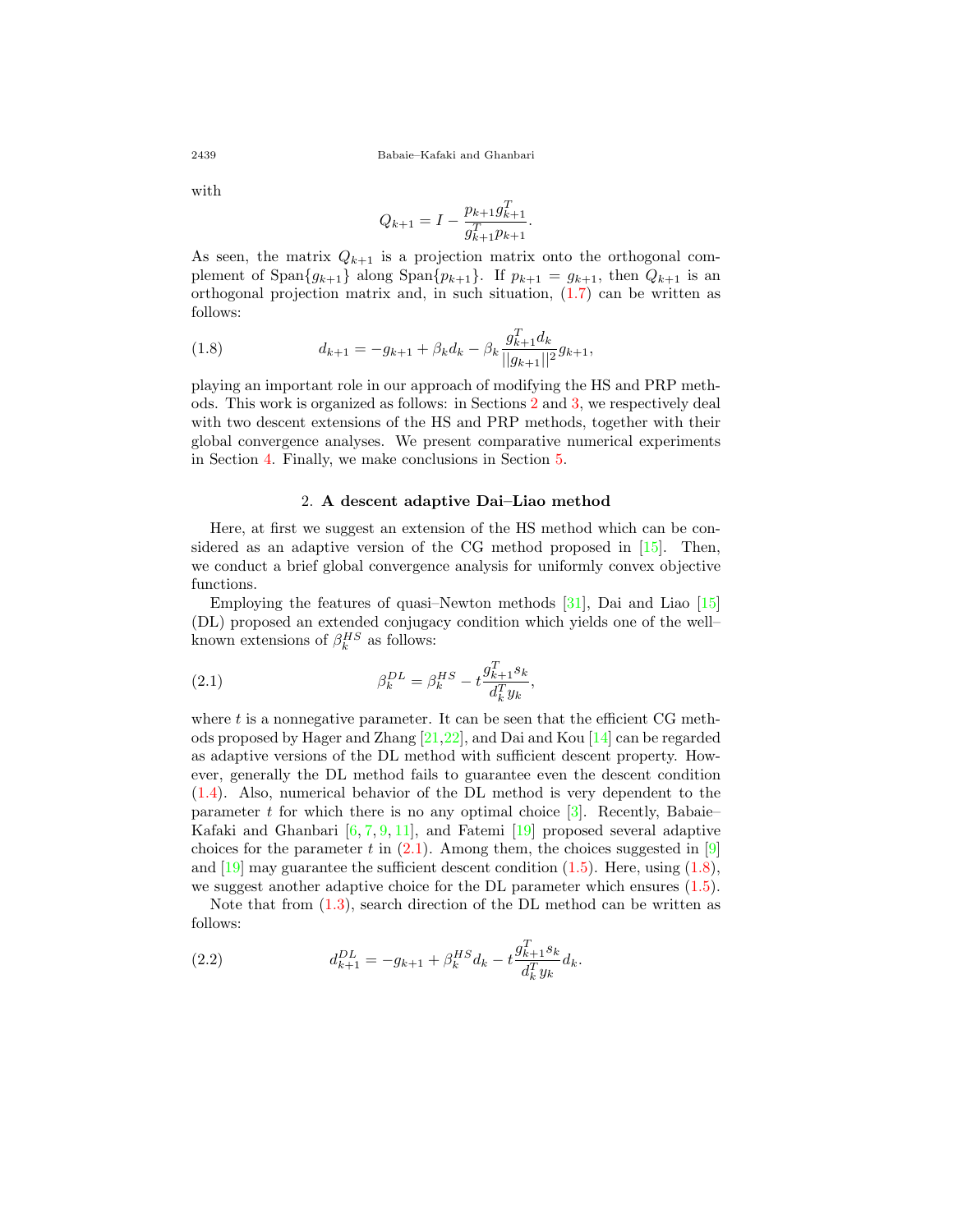Also, if we let  $\beta_k = \beta_k^{HS}$  in [\(1.8](#page-3-2)), then we achieve a three–term extension of the HS method, here called TTHS, with the following search direction:

<span id="page-4-0"></span>(2.3) 
$$
d_{k+1}^{TTHS} = -g_{k+1} + \beta_k^{HS} d_k - \beta_k^{HS} \frac{g_{k+1}^T d_k}{||g_{k+1}||^2} g_{k+1}.
$$

As mentioned in Section [1](#page-1-1), TTHS satisfies the sufficient descent condition ([1.5\)](#page-2-3). Also, as shown in [\[25](#page-11-12)], a truncated version of  $(2.3)$  $(2.3)$  $(2.3)$  turns out to be numerically effective. So, motivated by these desirable features, it is reasonable to compute the DL parameter *t* in a way to tend  $d_{k+1}^{DL}$  to  $d_{k+1}^{TTHS}$  as closer as possible. That is, similar to the approach of  $[14]$  $[14]$ , a reasonable choice for  $t$  can be achieved by solving the following least–squares problem:

(2.4) 
$$
\min_t ||d_{k+1}^{DL} - d_{k+1}^{TTHS}||^2.
$$

After some algebraic manipulations, the solution of  $(2.4)$  $(2.4)$  can be obtained as follows:

<span id="page-4-2"></span><span id="page-4-1"></span>*.*

(2.5) 
$$
\bar{t}_{k_1}^* = \frac{(g_{k+1}^T y_k)(g_{k+1}^T s_k)}{||g_{k+1}||^2||s_k||^2}
$$

However, although its denominator is positive,  $\bar{t}^*_{k_1}$  is not necessarily nonnegative. Moreover, considering the eigenvalue analysis carried out in [\[9](#page-11-15)], the DL method with  $t = \bar{t}_{k_1}^*$  may not possesses the descent property. To overcome these defects, we suggest the following modified adaptive version of  $(2.5)$  $(2.5)$ :

<span id="page-4-3"></span>(2.6) 
$$
t_{k_1}^* = \max \left\{ \frac{(g_{k+1}^T y_k)(g_{k+1}^T s_k)}{||g_{k+1}||^2||s_k||^2}, \theta \frac{||y_k||^2}{s_k^T y_k} \right\},
$$

where  $\theta > \frac{1}{4}$  is a real constant. The following theorem is now immediate.

<span id="page-4-5"></span>**Theorem 2.1.** For the DL method with  $t = t_{k_1}^*$  given by [\(2.6](#page-4-3)) in which  $\theta > \frac{1}{4}$ , *if the line search procedure guarantees that*  $d_k^T y_k > 0$ , for all  $k \geq 0$ , then the *sufficient descent condition* [\(1.5\)](#page-2-3) *holds with*

(2.7) 
$$
c = 1 - \frac{1}{4\theta}.
$$

*Proof.* Note that from [\(2.6](#page-4-3)) we have

<span id="page-4-4"></span>
$$
d_{k+1}^{DL^T} g_{k+1} \le d_{k+1}^{\theta^T} g_{k+1},
$$

where

$$
d_{k+1}^\theta=-g_{k+1}+\beta_k^\theta d_k,\ \beta_k^\theta=\beta_k^{HS}-\theta\frac{||y_k||^2}{s_k^Ty_k}\frac{g_{k+1}^Ts_k}{d_k^Ty_k}.
$$

So, since [\[5](#page-10-2), Theorem 1] ensures that  $d_{k+1}^{\theta}$  satisfies the sufficient descent condition  $(1.5)$  $(1.5)$  $(1.5)$  with the constant *c* given by  $(2.7)$ , the proof is complete.  $\Box$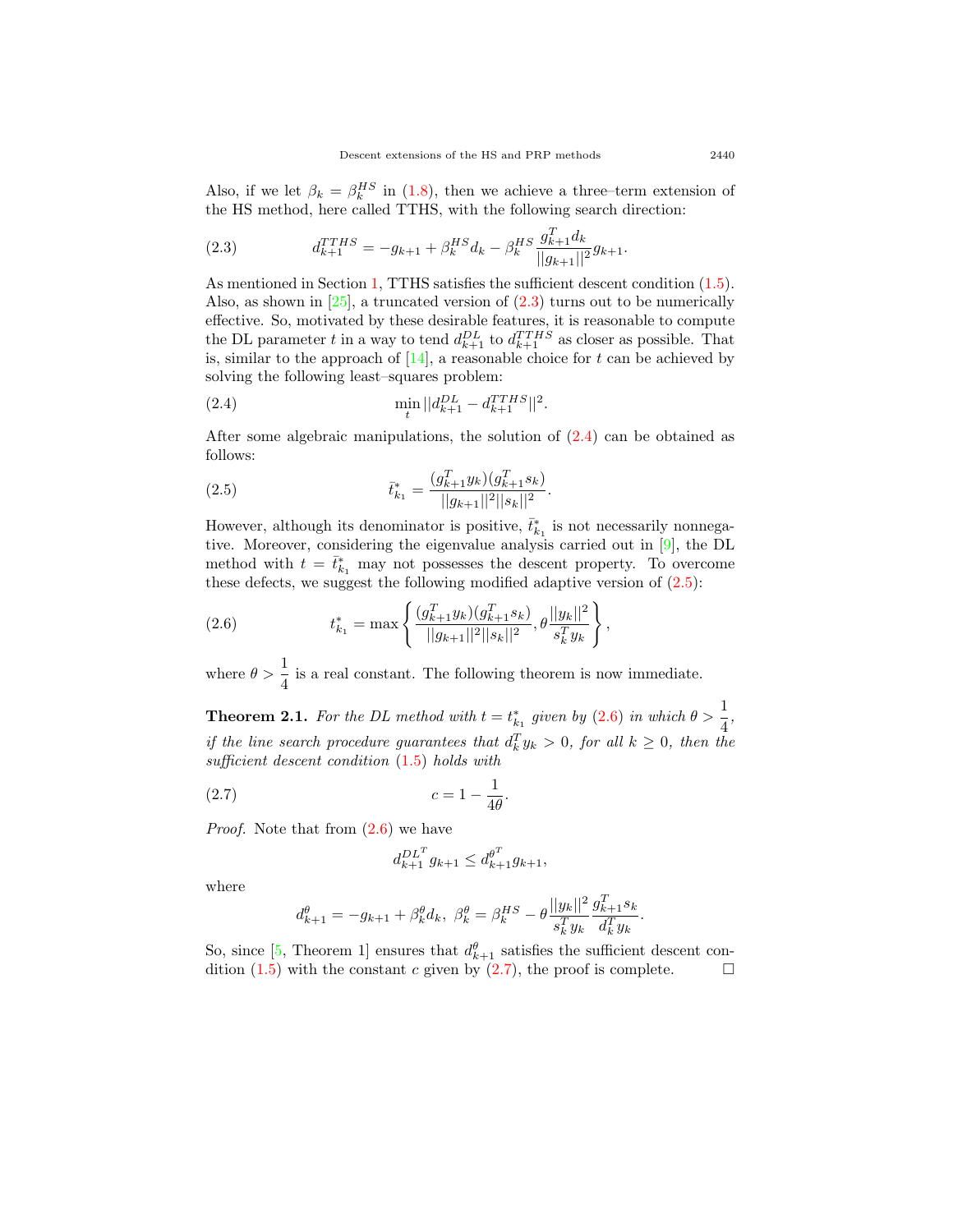As seen in [\(2.6](#page-4-3)),  $t_{k_1}^*$  is computed based on an adaptive switch from  $\bar{t}_{k_1}^*$ given by  $(2.5)$  $(2.5)$  $(2.5)$  to  $\theta \frac{||y_k||^2}{T}$  $\frac{|y_k||^2}{s_k^Ty_k}$  with  $\theta > \frac{1}{4}$  when the optimal choice  $t = \bar{t}^*_{k_1}$  fails to guarantee the sufficient descent property. Note that the popular Wolfe line search conditions, i.e.

<span id="page-5-0"></span>(2.8) 
$$
f(x_k + \alpha_k d_k) - f(x_k) \leq \delta \alpha_k d_k^T g_k,
$$

$$
(2.9) \t d_k^T g_{k+1} \geq \sigma d_k^T g_k,
$$

with  $0 < \delta < \sigma < 1$ , ensure that  $d_k^T y_k > 0$ , as supposed in Theorem [2.1](#page-4-5). In what follows, we discuss global convergence of the DL method with  $t = t_{k_1}^*$ when the line search fulfills the strong Wolfe conditions consisting of  $(2.8)$  $(2.8)$  and the following strengthened version of ([2.9](#page-5-0)):

<span id="page-5-2"></span>
$$
(2.10) \t\t |d_k^T g_{k+1}| \le -\sigma d_k^T g_k.
$$

So, we need to consider the following standard assumptions.

<span id="page-5-1"></span>*Assumption* 2.1. The level set  $\mathcal{L} = \{x | f(x) \leq f(x_0) \}$  is bounded. Also, in a neighborhood  $N$  of  $\mathcal{L}$ ,  $f$  is continuously differentiable and its gradient is Lipschitz continuous; that is, there exists a positive constant *L* such that

<span id="page-5-3"></span>
$$
(2.11) \t\t ||\nabla f(x) - \nabla f(y)|| \le L||x - y||, \; \forall x, y \in \mathcal{N}.
$$

Now, we can establish the following global convergence theorem, using [\[15](#page-11-13), Theorem 3.3].

**Theorem 2.2.** *Suppose that Assumption* [2.1](#page-5-1) *holds. Consider a CG method in the form of*  $(1.2)-(1.3)$  $(1.2)-(1.3)$  $(1.2)-(1.3)$  $(1.2)-(1.3)$  $(1.2)-(1.3)$  *with the CG parameter*  $\beta_k^{DL}$  *defined by*  $(2.1)$  *in which*  $t = t_{k_1}^*$  given by ([2.6](#page-4-3)) with  $\theta > \frac{1}{4}$ . If the objective function f is uniformly *convex on*  $N$  *and the step length*  $\alpha_k$  *is determined such that the strong Wolfe conditions* ([2.8](#page-5-0)) *and* ([2.10](#page-5-2)) *are satisfied, then the method converges in the sense that* lim  $\lim_{k\to\infty}$   $||g_k|| = 0.$ 

*Proof.* At first, note that from Theorem [2.1](#page-4-5) and the line search condition  $(2.8)$  $(2.8)$ , the sequence  $\{x_k\}_{k>0}$  is a subset of the level set *L*. Also, uniform convexity of the differentiable function  $f$  ensures that there exists a positive constant  $\mu$ such that

(2.12) 
$$
s_k^T y_k \ge \mu ||s_k||^2.
$$

(See [\[30](#page-12-3), Theorem 1.3.16].) So, from Cauchy–Schwarz inequality, [\(2.11](#page-5-3)) and ([2.12\)](#page-5-4) we get

<span id="page-5-4"></span>
$$
t_{k_1}^* \quad \leq \quad \max \left\{ \frac{||g_{k+1}||^2L||s_k||^2}{||g_{k+1}||^2||s_k||^2}, \theta \frac{L^2||s_k||^2}{\mu ||s_k||^2} \right\} = \max \left\{ L, \theta \frac{L^2}{\mu} \right\},
$$

ensuring boundedness of  $t_{k_1}^*$ . Remainder of the proof is similar to the proof of  $[15,$  $[15,$  Theorem 3.3] and here is omitted.  $□$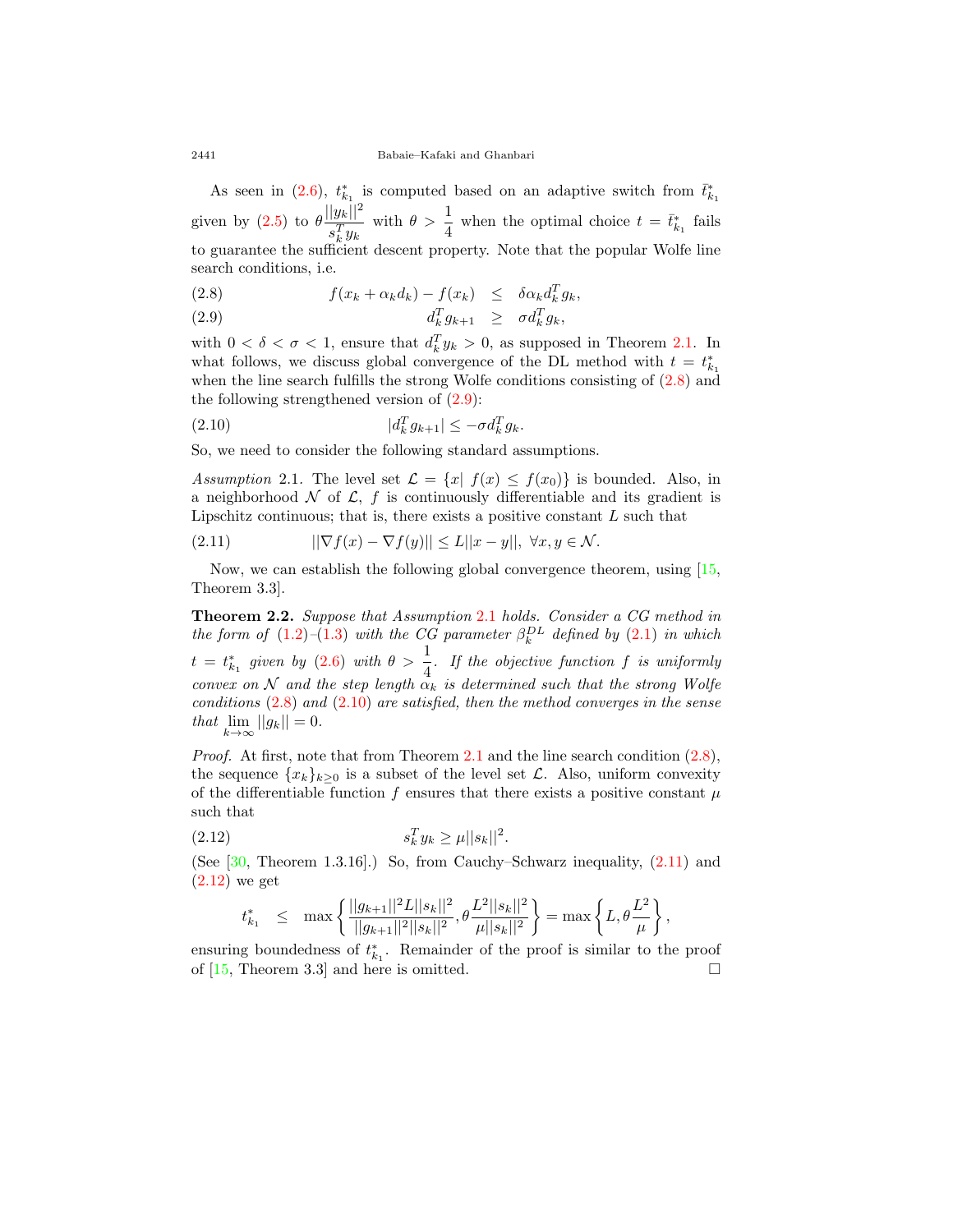In order to achieve the global convergence without convexity assumption on the objective function, we can employ Powell's nonnegative restriction of the CG parameters  $[15, 28]$  $[15, 28]$  $[15, 28]$  $[15, 28]$  as follows:

(2.13) 
$$
\beta_k^{DL+} = \max \left\{ \frac{g_{k+1}^T y_k}{d_k^T y_k}, 0 \right\} - t_{k_1}^* \frac{g_{k+1}^T s_k}{d_k^T y_k},
$$

with  $t_{k_1}^*$  given by  $(2.6)$ . Using  $[15,$  $[15,$  Theorem 3.6, global convergence of the above adaptive version of the DL+ method can be established independent to the objective function convexity.

#### <span id="page-6-0"></span>3. A descent extension of the Polak–Ribiere–Polyak method

Here, we propose an extension of the PRP method which can be regarded as an adaptive version of the CG method proposed in [[8\]](#page-11-19). Also, we show that the method is globally convergent under the Wolfe conditions.

In a recent effort to make a modification on the PRP method in order to achieve the descent property, similar to extension of the HS method proposed by Dai and Liao [\[15](#page-11-13)], Babaie–Kafaki and Ghanbari [[8\]](#page-11-19) dealt with an extension of  $\beta_k^{PRP}$  as follows:

<span id="page-6-1"></span>(3.1) 
$$
\beta_k^{EPRP} = \beta_k^{PRP} - t \frac{g_{k+1}^T d_k}{||g_k||^2},
$$

where  $t$  is a nonnegative parameter. The eigenvalue analysis carried out in  $[8]$  $[8]$  $[8]$ showed that if

<span id="page-6-3"></span>(3.2) 
$$
t = p \frac{||y_k||^2}{||g_k||^2} + q \left( \frac{1}{2} \frac{d_k^T y_k}{||d_k|| ||g_k||} - \frac{||g_k||}{||d_k||} \right)^2,
$$

with  $p > \frac{1}{4}$  $\frac{1}{4}$  and  $q \geq -1$ , then EPRP satisfies the descent condition ([1.4\)](#page-2-0). Moreover, for  $q = 0$  the method reduces to the DPRP method proposed by Yu et al.  $[32]$  $[32]$  which satisfies the sufficient descent condition  $(1.5)$  $(1.5)$  (see also [[4\]](#page-10-6)). Nevertheless, finding the optimal value of  $t$  in  $(3.1)$  can be considered as an open problem. Next, we propose an adaptive choice for the EPRP parameter *t*, similar to the approach of Section [2.](#page-3-0)

<span id="page-6-4"></span>Note that from  $(1.3)$  and  $(3.1)$  $(3.1)$  we have

(3.3) 
$$
d_{k+1}^{EPRP} = -g_{k+1} + \beta_k^{PRP} d_k - t \frac{g_{k+1}^T d_k}{||g_k||^2} d_k.
$$

Furthermore, the choice  $\beta_k = \beta_k^{PRP}$  in ([1.8\)](#page-3-2) yields a three–term extension of the PRP method, namely TTPRP, that its search direction is given by

 $\overline{f}$ 

<span id="page-6-2"></span>(3.4) 
$$
d_{k+1}^{TTPRP} = -g_{k+1} + \beta_k^{PRP} d_k - \beta_k^{PRP} \frac{g_{k+1}^T d_k}{||g_{k+1}||^2} g_{k+1},
$$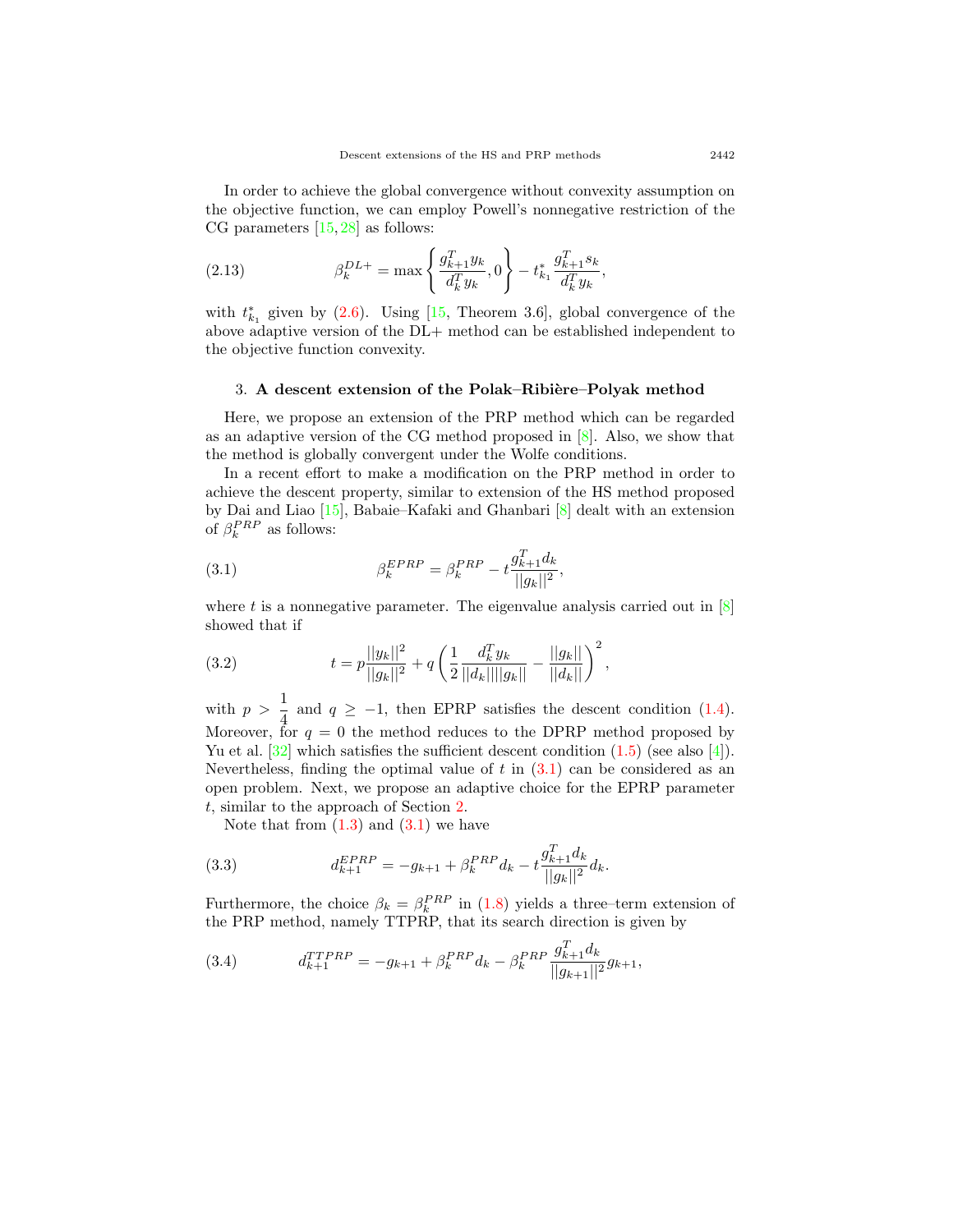being theoretically effective, especially because of satisfying the sufficient descent condition  $(1.5)$  $(1.5)$ . In addition, a truncated version of  $(3.4)$  $(3.4)$  turns out to be computationally promising [\[25](#page-11-12)]. Hence, it is reasonable to approach  $d_{k+1}^{EPRP}$  to  $d_{k+1}^{TTPRP}$  in the sense of computing the parameter *t* as a solution of the following minimization problem:

<span id="page-7-0"></span>
$$
\min_t ||d_{k+1}^{EPRP} - d_{k+1}^{TTPRP}||^2,
$$

which yields

(3.5) 
$$
\bar{t}_{k_2}^* = \frac{(g_{k+1}^T y_k)(g_{k+1}^T d_k)}{||g_{k+1}||^2||d_k||^2},
$$

where is not generally nonnegative and also, considering the inequality  $(3.2)$  $(3.2)$ , may not guarantee the descent condition  $(1.4)$  $(1.4)$ . To overcome these defects, we propose the following modified adaptive version of [\(3.5](#page-7-0)):

<span id="page-7-1"></span>(3.6) 
$$
t_{k_2}^* = \max \left\{ \frac{(g_{k+1}^T y_k)(g_{k+1}^T d_k)}{||g_{k+1}||^2||d_k||^2}, \xi \frac{||y_k||^2}{||g_k||^2} \right\},
$$

where  $\xi > \frac{1}{4}$  is a real constant. The following theorem is now immediate.

<span id="page-7-3"></span>**Theorem 3.1.** For the EPRP method with  $t = t_{k_2}^*$  given by  $(3.6)$  $(3.6)$  $(3.6)$  in which  $\xi > \frac{1}{4}$ , *if*  $g_k \neq 0$ , then the sufficient descent condition ([1.5\)](#page-2-3) *holds with* 

<span id="page-7-2"></span>*.*

(3.7) 
$$
c = 1 - \frac{1}{4\xi}
$$

*Proof.* From [\(3.6](#page-7-1)) we have

$$
d_{k+1}^{EPRP^{T}} g_{k+1} \leq d_{k+1}^{DPRP^{T}} g_{k+1},
$$

where, as mentioned before, DPRP is an adaptive version of EPRP with  $p =$  $\xi > \frac{1}{4}$  and  $q = 0$  in ([3.2](#page-6-3)) [[32\]](#page-12-0), satisfying the sufficient descent condition ([1.5](#page-2-3)) with the constant *c* given by  $(3.7)$  $(3.7)$ . (See [[4,](#page-10-6) Theorem 2.2] or [[32,](#page-12-0) Theorem 2.1].) So, the proof is complete.  $\Box$ 

As seen in ([3.6](#page-7-1)), by the choice  $t = t_{k_2}^*$  the EPRP method adaptively reduces to the DPRP method of [\[32](#page-12-0)] to guarantee the sufficient descent property. Now, we deal with global convergence of the EPRP method with  $t = t_{k_2}^*$  when the line search fulfills the Wolfe conditions. Similar to the convergence analysis conducted in Section [2,](#page-3-0) here we need to consider Assumption [2.1](#page-5-1) in order to establish a convergence result.

**Theorem 3.2.** *Consider a CG method in the form of* [\(1.2](#page-1-2))*–*([1.3\)](#page-2-4) *with the CG parameter*  $\beta_k^{EPRP}$  *defined by* [\(3.1\)](#page-6-1) *in which*  $t = t_{k_2}^*$  *given by* ([3.6\)](#page-7-1) *with*  $\xi > \frac{1}{4}$ ,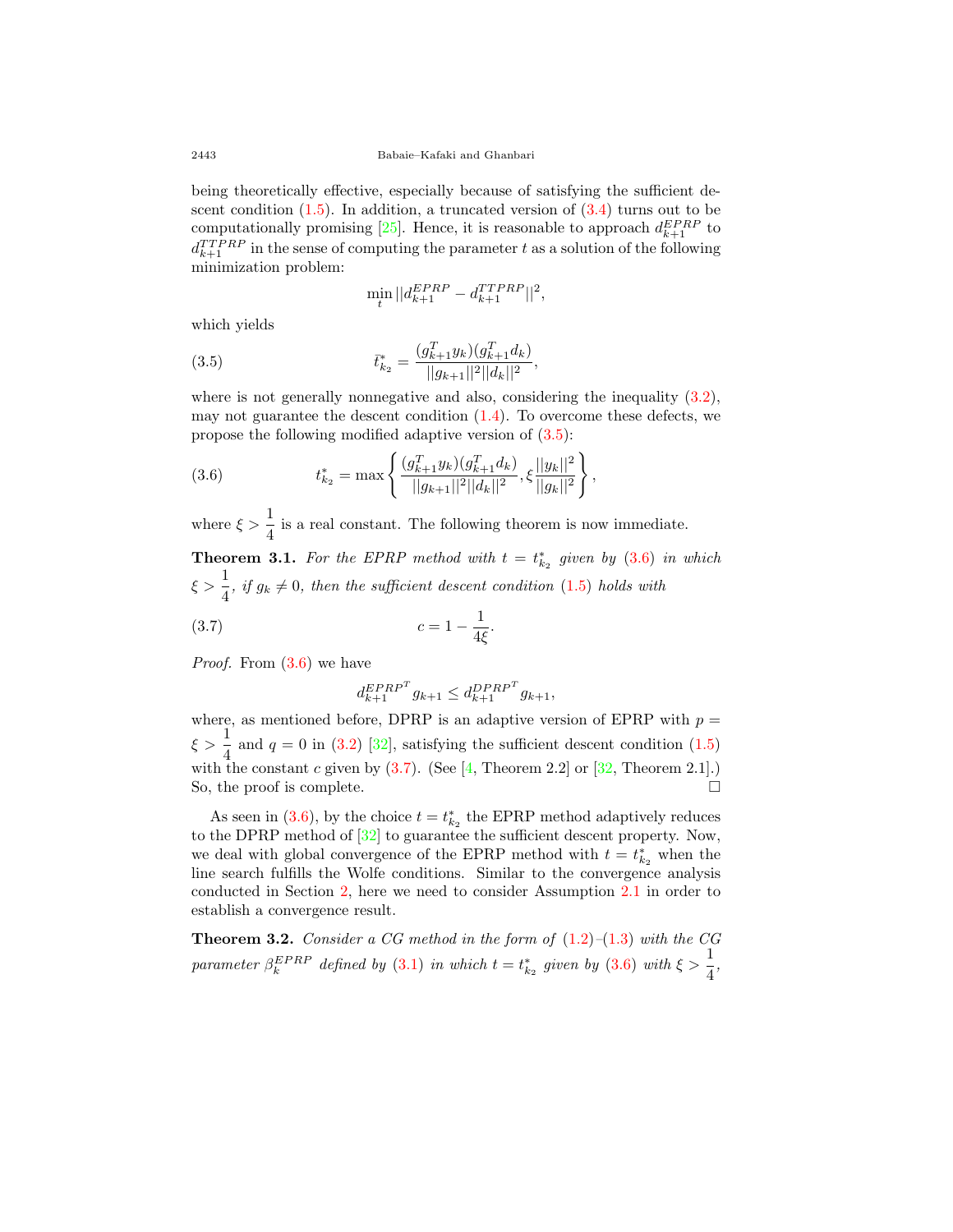*and the step length*  $\alpha_k$  *is determined such that the Wolfe conditions* [\(2.8\)](#page-5-0) *and*  $(2.9)$  $(2.9)$  *are satisfied.* If there exists a positive constant  $\alpha^*$  such that  $\alpha_k \geq \alpha^*$ , *∀k*  $\geq 0$ *, then*  $\lim_{k \to \infty} ||g_k|| = 0$ *.* 

*Proof.* Considering Theorem [3.1,](#page-7-3) since the sufficient descent condition  $(1.5)$  $(1.5)$  $(1.5)$ is satisfied, the proof is similar to the proof of  $[33,$  $[33,$  Theorem 3.2 and here is omitted.  $\Box$ 

#### 4. **Numerical experiments**

<span id="page-8-0"></span>Here, we present some numerical results obtained by applying  $C++$  implementations of the following nonlinear CG methods:

- ADL: the method with the search direction  $(2.2)$  $(2.2)$  in which the parameter *t* is computed by [\(2.6\)](#page-4-3), being an adaptive version of the DL method;
- AEPRP: the method with the search direction ([3.3](#page-6-4)) in which the parameter *t* is computed by ([3.6\)](#page-7-1), being an adaptive version of the EPRP method;

comparing with the three–term CG methods TTHS and TTPRP, respectively with the search directions  $(2.3)$  $(2.3)$  and  $(3.4)$ . The codes were run on a PC with 3.6 GHz Intel I7–4790 of CPU, 4 GB of RAM and Centos 6.2 server Linux operation system. Since CG methods are appropriate for solving large–scale problems, the experiments were performed on a set of 64 unconstrained optimization test problems of the CUTEr collection [[20\]](#page-11-20) with default dimensions being at least equal to 1000, as specified in [[8\]](#page-11-19). (See also Hager's home page: 'http://www.math.ufl.edu/*∼*hager/'.)

For all the four methods, we used the approximate Wolfe conditions proposed by Hager and Zhang  $[21]$  $[21]$  in the line search procedure, with the same parameter values as specified in [\[22](#page-11-14)]. Also, we used the steepest descent direction as the initial search direction of the methods. That is, for all the four methods we set  $d_0 = -g_0$ . For the ADL and AEPRP methods, we respectively set  $\theta = 1.1$ in  $(2.6)$  $(2.6)$  and  $\xi = 1.6$  in  $(3.6)$  $(3.6)$  $(3.6)$  because of their promising computational results among the different choices of the set  $\{0.1k\}_{k=3}^{20}$ . In addition, all attempts to solve the test problems were terminated when  $||g_k||_{\infty} < 10^{-6}(1 + |f(x_k)|)$ .

Efficiency comparisons were made using the Dolan–Moré performance profile [[16\]](#page-11-21) which for every  $\omega \ge 1$  yields the proportion  $p(\omega)$  of the test problems that each considered algorithmic variant has a performance within a factor of  $\omega$  of the best. Figures [1](#page-9-1) and [2](#page-10-7) show the results of comparisons. Note that in Figure [1](#page-9-1) total number of function and gradient evaluations is equal to  $N_f + 3N_g$ where  $N_f$  and  $N_g$  respectively stand for the number of function and gradient evaluations [[22\]](#page-11-14).

As shown by the figures, although ADL and AEPRP are approximately competitive, AEPRP is slightly preferable to ADL, especially with respect to the CPU time, and both of the methods outperform the TTHS method. Moreover,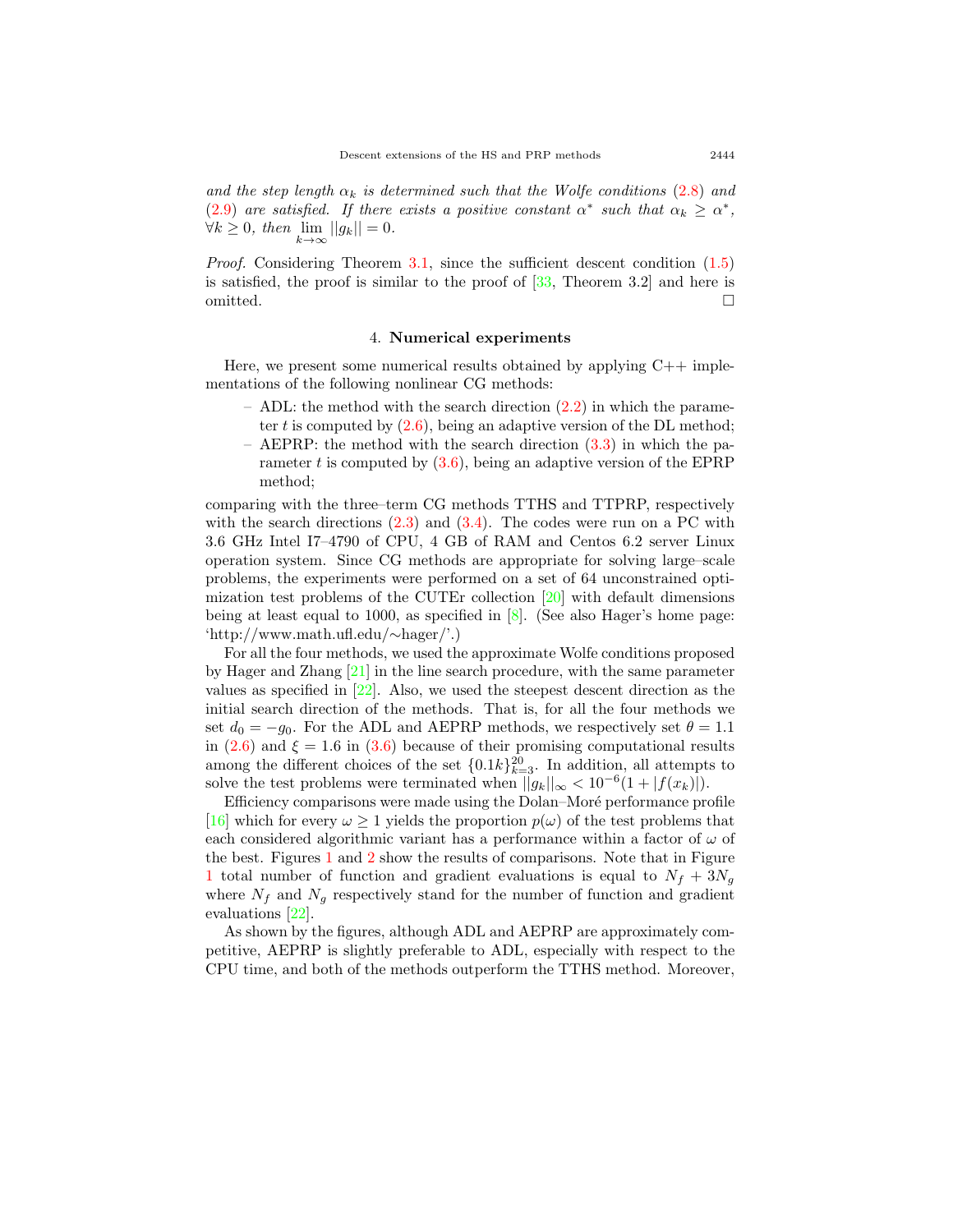

<span id="page-9-1"></span>FIGURE 1. Total number of function and gradient evaluations performance profiles

the figures show that TTHS outperforms TTPRP. Thus, our adaptive choices for the parameters of the DL and EPRP methods turn out to be practically effective.

#### 5. **Conclusions**

<span id="page-9-0"></span>We have dealt with the open problem of finding an optimal value for parameter of the Dai–Liao method by approaching its search directions to the search directions of a descent three–term extension of the Hestenes–Stiefel method. Our analysis has led to a choice for the Dai–Liao parameter given by ([2.6\)](#page-4-3) which guarantees the sufficient descent property as well as the global convergence for uniformly convex objective functions when the line search fulfills the strong Wolfe conditions. We have conducted a similar analysis on a recent extended Polak–Ribière–Polyak method and achieved another globally convergent one–parameter nonlinear conjugate gradient method with sufficient descent property in which the parameter is computed by  $(3.6)$  $(3.6)$ . Although the choices  $(2.6)$  and  $(3.6)$  $(3.6)$  $(3.6)$  are not optimal, they are adaptive hybridizations of the optimal choice and another term which plays an important role to achieve the effective sufficient descent property as well as to ensure nonnegativity of the parameter. Preliminary numerical results showed that the proposed methods are computationally promising.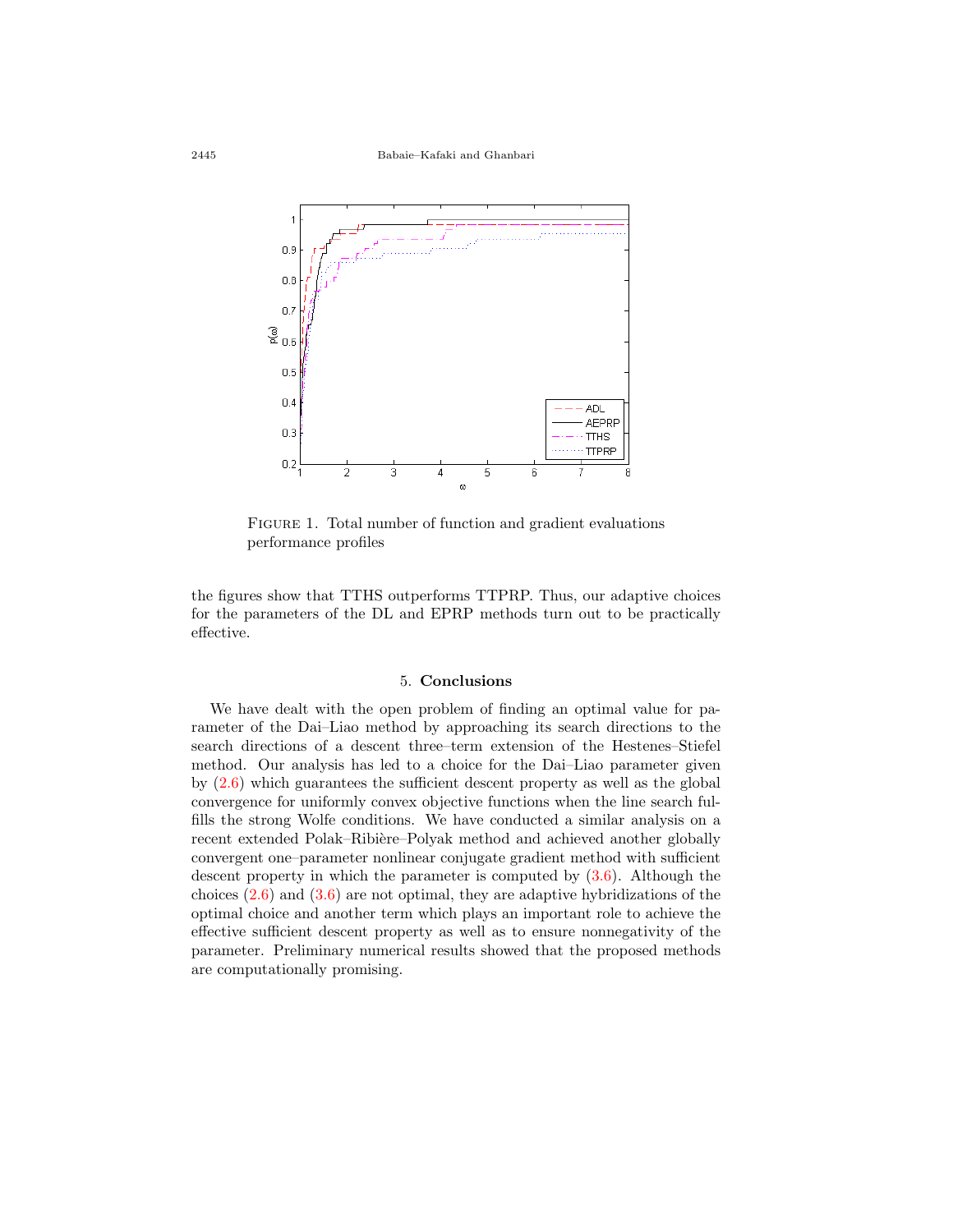

Figure 2. CPU time performance profiles

## <span id="page-10-7"></span>**Acknowledgements**

This research was supported by Research Councils of Semnan University and Ferdowsi University of Mashhad. The authors are grateful to Professor William W. Hager for providing the line search code. They also thank the anonymous reviewers for their valuable comments and suggestions helped to improve the presentation.

### **REFERENCES**

- <span id="page-10-0"></span>[1] N. Andrei, Numerical comparison of conjugate gradient algorithms for unconstrained optimization, *Stud. Inform. Control* **16** (2007), no. 4, 333–352.
- <span id="page-10-1"></span>[2] N. Andrei, A modified Polak–Ribière–Polyak conjugate gradient algorithm for unconstrained optimization, *Optimization* **60** (2011), no. 12, 1457–1471.
- <span id="page-10-3"></span>[3] N. Andrei, Open problems in conjugate gradient algorithms for unconstrained optimization, *Bull. Malays. Math. Sci. Soc.* **34** (2011), no. 2, 319–330.
- <span id="page-10-6"></span>[4] S. Babaie–Kafaki, An eigenvalue study on the sufficient descent property of a modified Polak–Ribi`ere–Polyak conjugate gradient method, *Bull. Iranian Math. Soc.* **40** (2014), no. 1, 235–242.
- <span id="page-10-2"></span>[5] S. Babaie–Kafaki, On the sufficient descent condition of the Hager–Zhang conjugate gradient methods, *4OR* **12** (2014), no. 3, 285–292.
- <span id="page-10-4"></span>[6] S. Babaie–Kafaki, On optimality of two adaptive choices for the parameter of Dai–Liao method, *Optim. Lett.* **10** (2016), no. 8, 1789–1797.
- <span id="page-10-5"></span>[7] S. Babaie–Kafaki and R. Ghanbari, The Dai–Liao nonlinear conjugate gradient method with optimal parameter choices, *European J. Oper. Res.* **234** (2014), no. 3, 625–630.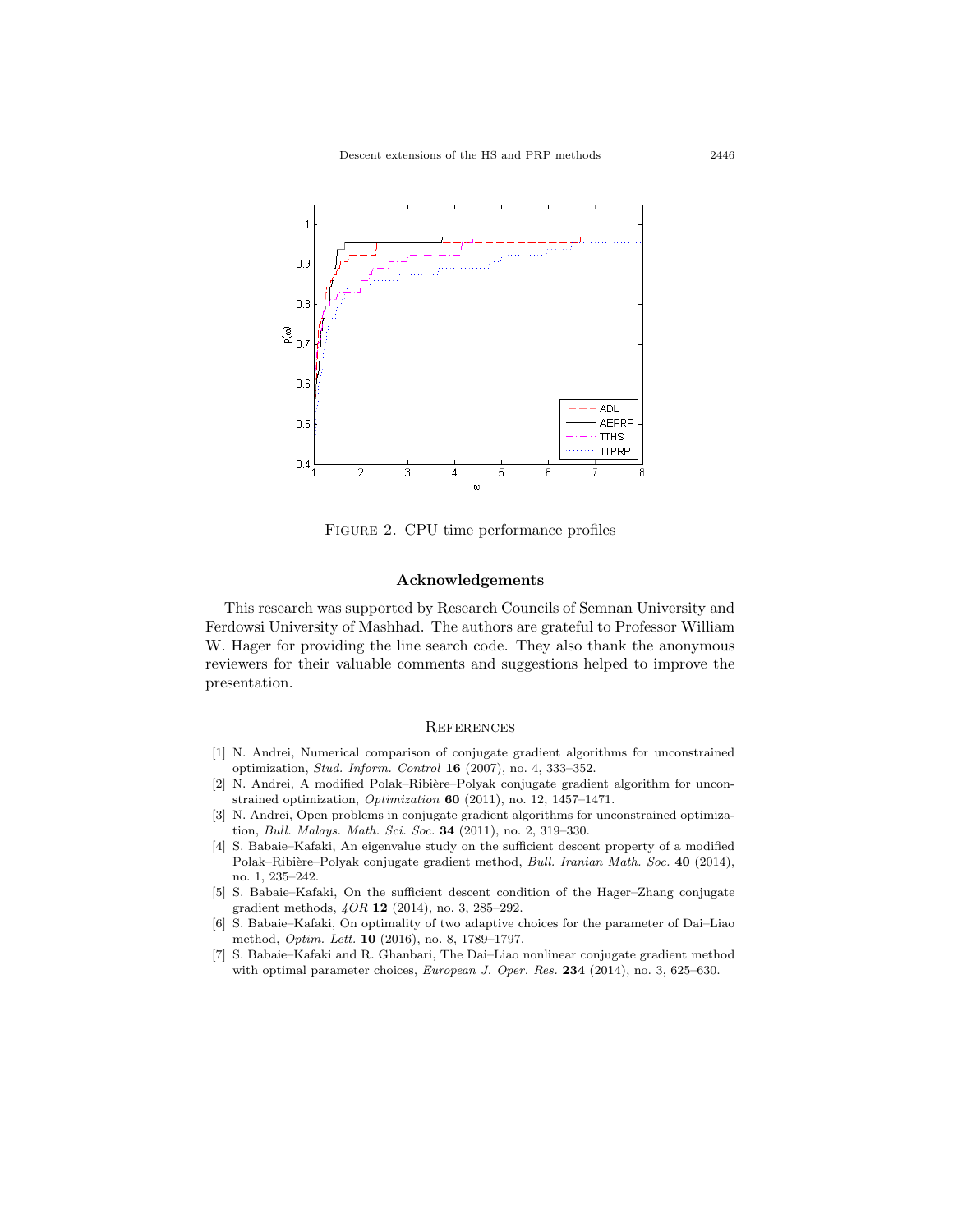- <span id="page-11-19"></span>[8] S. Babaie–Kafaki and R. Ghanbari, A descent extension of the Polak–Ribière–Polyak conjugate gradient method, *Comput. Math. Appl.* **68** (2014), no. 12, 2005–2011.
- <span id="page-11-15"></span>[9] S. Babaie–Kafaki and R. Ghanbari, A descent family of Dai–Liao conjugate gradient methods, *Optim. Methods Softw.* **29** (2014), no. 3, 583–591.
- <span id="page-11-5"></span>[10] S. Babaie–Kafaki and R. Ghanbari, Two modified three–term conjugate gradient methods with sufficient descent property, *Optim. Lett.* **8** (2014), no. 8, 2285–2297.
- <span id="page-11-16"></span>[11] S. Babaie–Kafaki and R. Ghanbari, Two optimal Dai–Liao conjugate gradient methods, *Optimization* **64** (2015), no. 11, 2277–2287.
- <span id="page-11-6"></span>[12] W. Cheng, A two–term PRP–based descent method, *Numer. Funct. Anal. Optim.* **28** (2007), no. 11-12, 1217–1230.
- <span id="page-11-0"></span>[13] Z. Dai, X. Chen and F. Wen, A modified Perry's conjugate gradient method–based derivative–free method for solving large–scale nonlinear monotone equations, *Appl. Math. Comput.* **270** (2015), no. 7, 378–386.
- <span id="page-11-7"></span>[14] Y.H. Dai and C.X. Kou, A nonlinear conjugate gradient algorithm with an optimal property and an improved Wolfe line search, *SIAM J. Optim.* **23** (2013), no. 1, 296– 320.
- <span id="page-11-13"></span>[15] Y.H. Dai and L.Z. Liao, New conjugacy conditions and related nonlinear conjugate gradient methods, *Appl. Math. Optim.* **43** (2001), no. 1, 87–101.
- <span id="page-11-21"></span>[16] E.D. Dolan and J.J. Moré, Benchmarking optimization software with performance profiles, *Math. Program.* **91** (2002), no. 2, Ser. A, 201–213.
- <span id="page-11-8"></span>[17] X.L. Dong, H.W. Liu and Y.B. He, A self–adjusting conjugate gradient method with sufficient descent condition and conjugacy condition, *J. Optim. Theory Appl.* **165** (2015), no. 1, 225–241.
- <span id="page-11-9"></span>[18] X.L. Dong, H.W. Liu, Y.B. He and X.M. Yang, A modified Hestenes–Stiefel conjugate gradient method with sufficient descent condition and conjugacy condition, *J. Comput. Appl. Math.* **281** (2015), no. 1, 239–249.
- <span id="page-11-17"></span>[19] M. Fatemi, An optimal parameter for Dai–Liao family of conjugate gradient methods, *J. Optim. Theory Appl.* **169** (2016), no. 2, 587–605.
- <span id="page-11-20"></span>[20] N.I.M. Gould, D. Orban and Ph.L. Toint, CUTEr: a constrained and unconstrained testing environment, revisited, *ACM Trans. Math. Software* **29** (2003), no. 4, 373–394.
- <span id="page-11-10"></span>[21] W.W. Hager and H. Zhang, A new conjugate gradient method with guaranteed descent and an efficient line search, *SIAM J. Optim.* **16** (2005), no. 1, 170–192.
- <span id="page-11-14"></span>[22] W.W. Hager and H. Zhang, Algorithm 851: CG*−*Descent, a conjugate gradient method with guaranteed descent, *ACM Trans. Math. Software* **32** (2006), no. 1, 113–137.
- <span id="page-11-1"></span>[23] W.W. Hager and H. Zhang, A survey of nonlinear conjugate gradient methods, *Pac. J. Optim.* **2** (2006), no. 1, 35–58.
- <span id="page-11-2"></span>[24] M.R. Hestenes and E. Stiefel, Methods of conjugate gradients for solving linear systems, *J. Research Nat. Bur. Standards* **49** (1952), no. 6, 409–436.
- <span id="page-11-12"></span>[25] Y. Narushima, H. Yabe and J.A. Ford, A three–term conjugate gradient method with sufficient descent property for unconstrained optimization, *SIAM J. Optim.* **21** (2011), no. 1, 212–230.
- <span id="page-11-3"></span>[26] E. Polak and G. Ribière, Note sur la convergence de méthodes de directions conjuguées, *Rev. Fran¸caise Informat. Recherche Op´erationnelle* **3** (1969), no. 16, 35–43.
- <span id="page-11-4"></span>[27] B.T. Polyak, The conjugate gradient method in extreme problems, *USSR Comp. Math. Math. Phys.* **9** (1969), no. 4, 94–112.
- <span id="page-11-18"></span>[28] M.J.D. Powell, Convergence properties of algorithms for nonlinear optimization, *SIAM Rev.* **28** (1986), no. 4, 487–500.
- <span id="page-11-11"></span>[29] K. Sugiki, Y. Narushima and H. Yabe, Globally convergent three–term conjugate gradient methods that use secant conditions and generate descent search directions for unconstrained optimization, *J. Optim. Theory Appl.* **153** (2012), no. 3, 733–757.